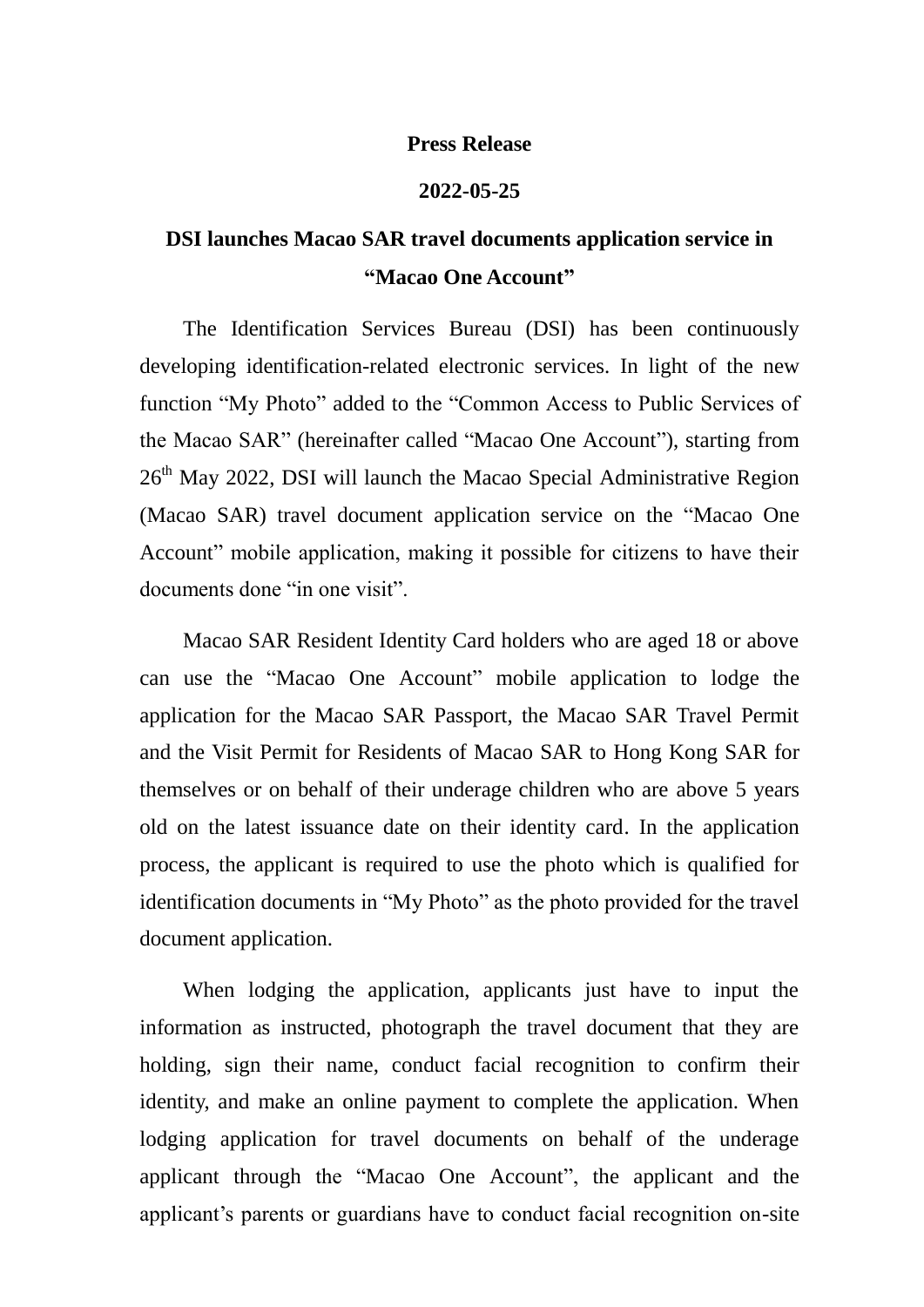at the same time for identity verification. After successful application, applicants who are aged 18 or above are required to collect the document at DSI in person, whereas the document of applicants below 18 years old can be collected by their parent or guardian on their behalf.

Moreover, citizens can use "My Photo" in various service scenarios. Besides travel document application, the photo which is qualified for identification documents in "My Photo" can also be used for off-line identification-related applications (including resident identity card and travel documents) lodged at service counters.

For details about online application for Macao SAR travel documents, please refer to DSI's website (www.dsi.gov.mo/webservice\_e.jsp)*.* For details about "Macao One Account", please visit the government portal website *(*www.gov.mo*)*.

For enquiries, please call DSI at 2837-0777 or 2837-0888 or email to info@dsi.gov.mo.